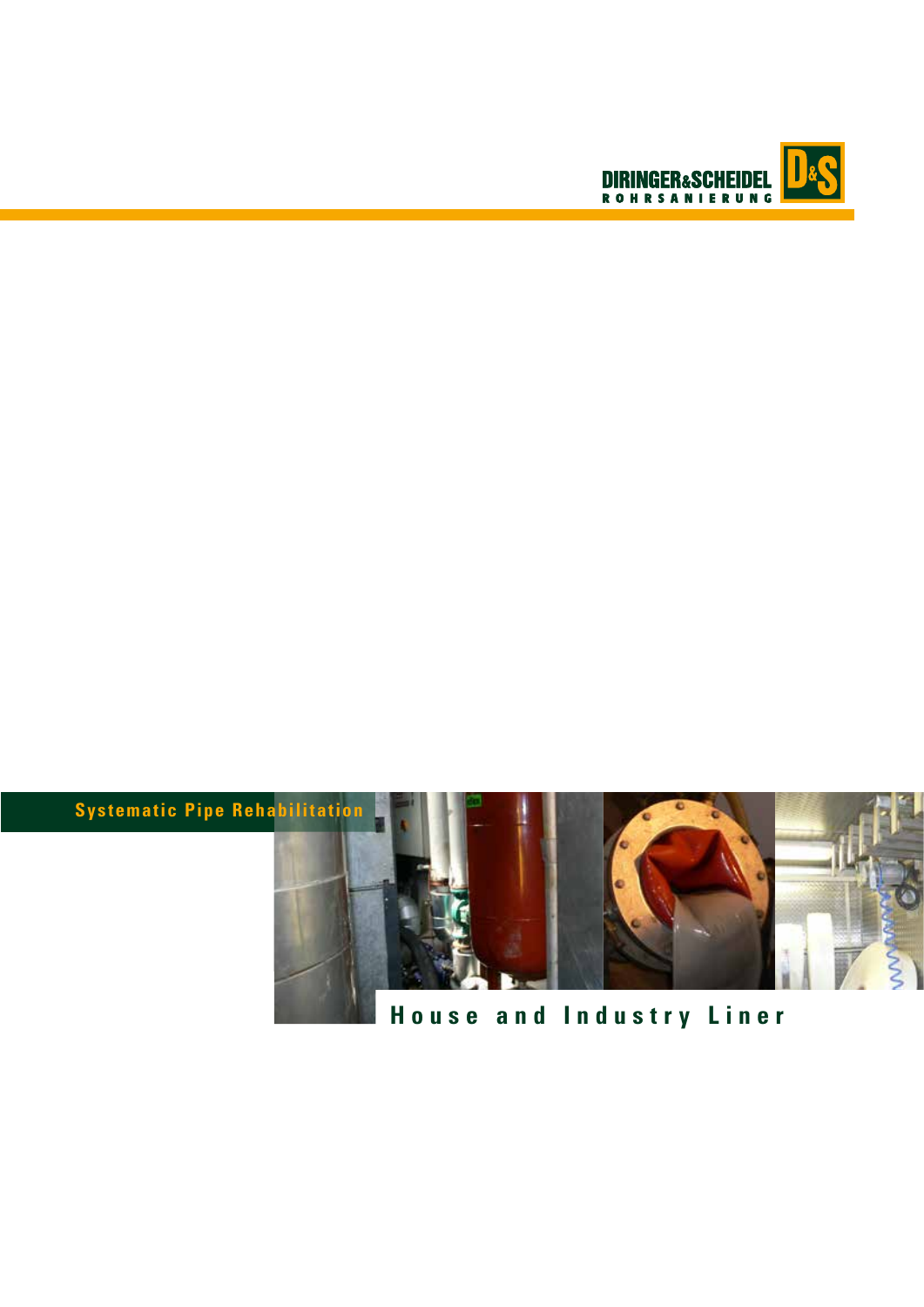The professional rehabilitation of underground pipes is gaining more and more in importance - last but not least because of the regulatory framework. This does in equal measure apply to house service connections in the private sector as well as to pipelines under industrial plants. D&S ROHRSANIERUNG disposes of the professional know-how and an efficient technology to economically and durably rehabilitate defective pipelines at the premises in the ground or under the structure in areas difficult to access: with individual, custommade and technically mature solutions.



#### **Industry Liner® - The product**

The D&S-IndustrieLiner® is a needle-felt polyester hose with an internal lining.



#### **The field of application**

Rehabilitation work in the private and the industrial sector with little space. Leaky pipelines difficult to access with small nominal diameters from DN 100 to DN 300 in sewers, private connections, roof water drains and underground pipes.

# **The installation**

The hose provided for the rehabilitation of the pipeline is made to the required length. Then the hose is filled with resin in the mobile impregnation plant (DS CityLiner) and impregnated under vacuum. The hose is led into a collecting vessel via a continuously adjustable conveyor belt. Then it is prepared to be inserted by inversion into the



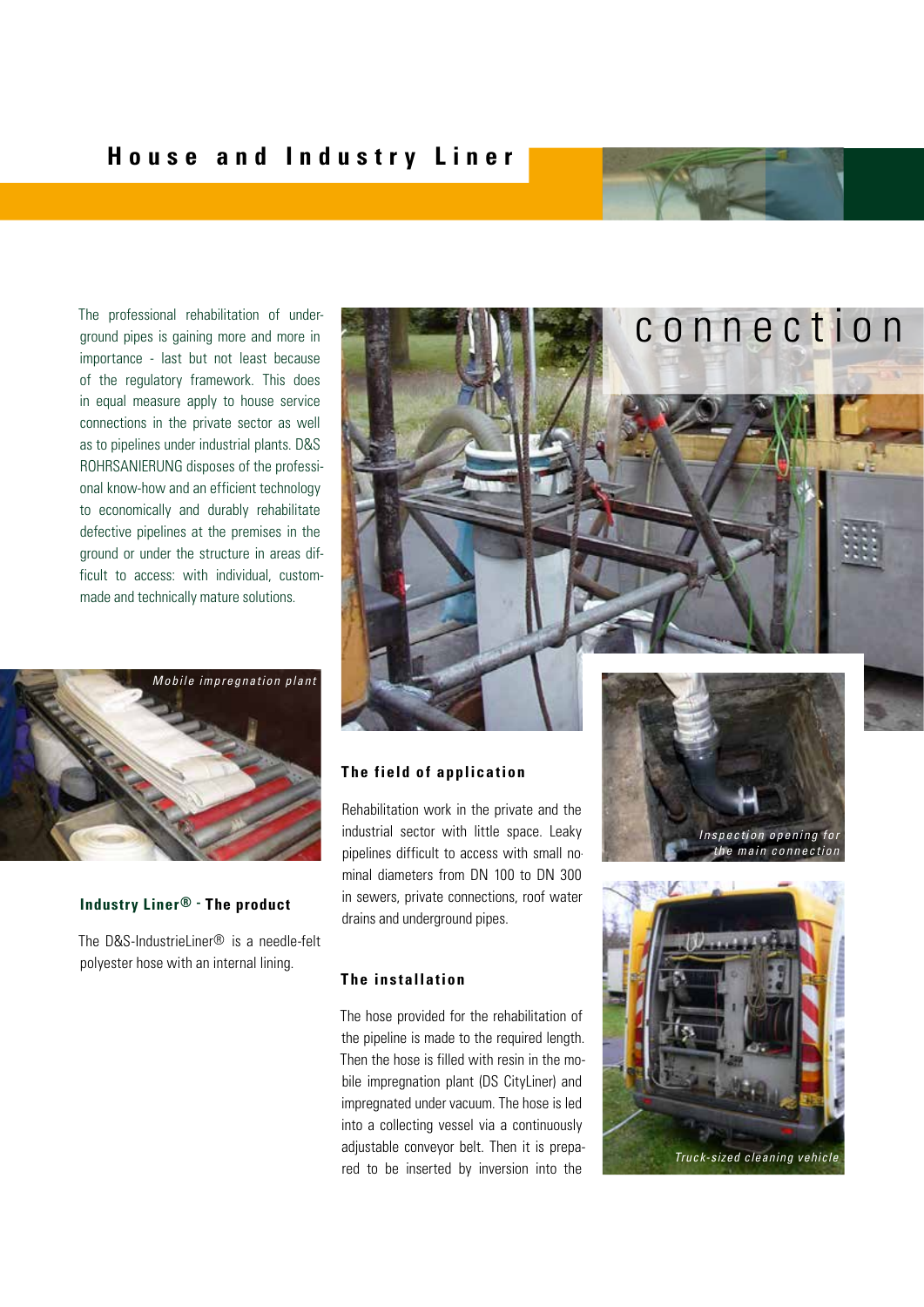

# in good condition? efficient rehabilitation methods







reach to be rehabilitated. The insertion of the hose liner takes place by means of air pressure and/or water pressure. The hose is reversed from the outside to the inside such that the resin-impregnated side of the hose applies to the inner side of the original pipe. For the curing the resin is supplied with a certain temperature in order to accelerate the curing process. In case of an inversion by means of compressed air, the in-liner is entered with an "open end" into the reach. This option does practically allow any desired length.

# The DS Industry Liner allows the rehabilitation of underground pipelines in very narrow spaces and in places difficult to access. The results are stable and leak-proof pipelines with excellent hydraulic properties and a long durability. The resistance against aggressive liquids, excellent flow characteristics, a high ring stability as well as a high resistance against root penetration must be particularly pointed out. The high quality components, which are used, allow the rehabilitation of leaky pipelines within a very short time, in an environment-friendly way, with little work and low costs. The procedure holds the "Allgemeine bauaufsichtliche Zulassung vom Deutschen Institut für Bautechnik (DIBt)" (General approval for building inspection of the German Institute of Structural Engineering).



#### **House Liner - The product**

The House Liner is a flexible fabric or needle felt hose with a high ductility, which is entered into the pipeline to be rehabilitated by means of different devices as e.g. the pressure drum or the Liner Gun.

### **The field of application**

The field of application is the rehabilitation of pipelines with small nominal diameters from DN 100 to DN 250, small bending radii and bows up to 90°. The rehabilitation of pipelines with changes of diameter is also feasible.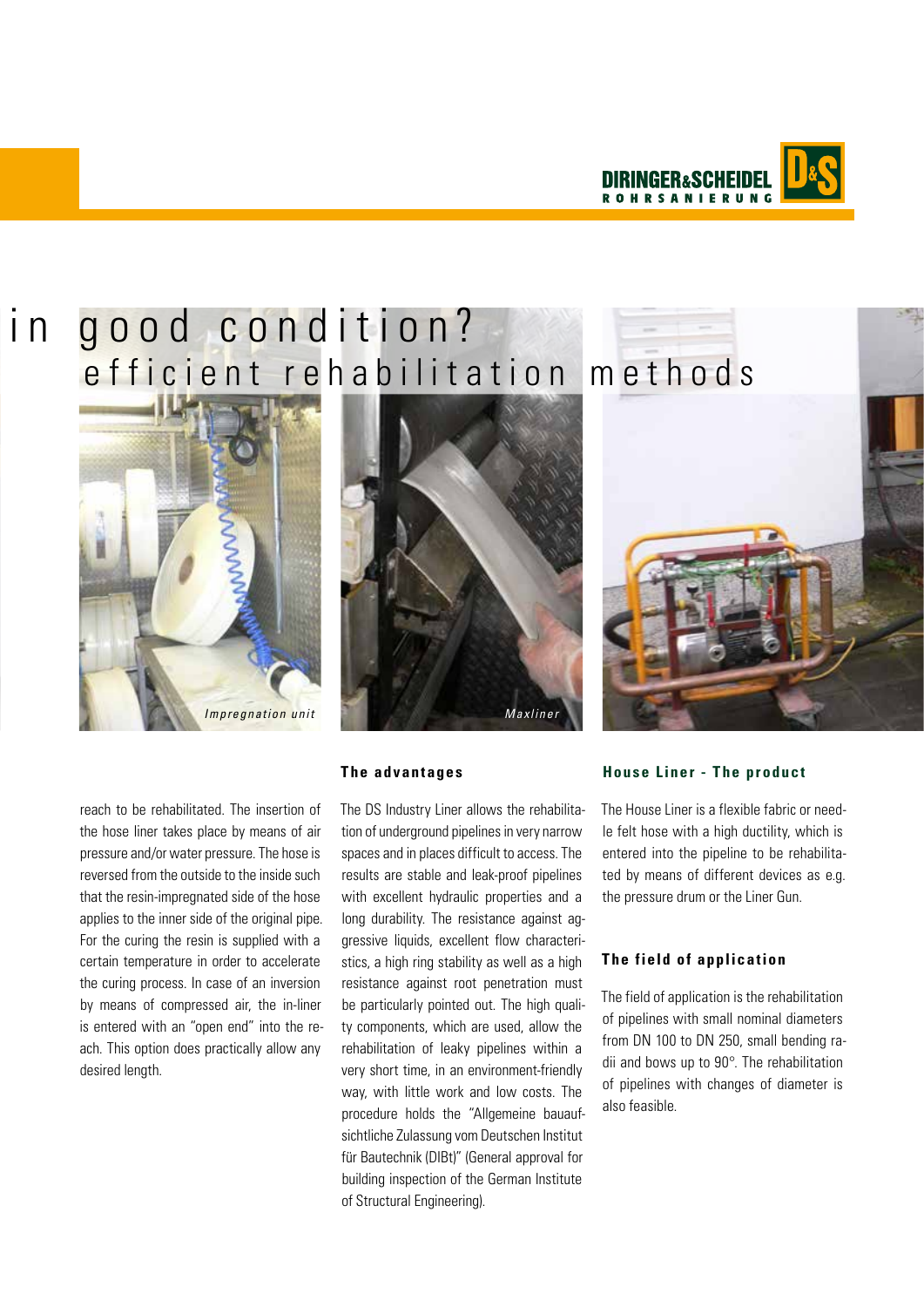



*Mobile water heater* for rehabilitation lines *difficult to access*



#### **The installation**

The hose provided for the rehabilitation of the pipeline is made to the required length. Then the resin is incorporated into the hose under vacuum in the mobile impregnation unit by means of a press cylinder. Via inspection shafts or openings the flexible epoxy resin impregnated tube resp. needle felt hose is inserted by inversion into the pipeline to be rehabilitated. The installation can take place either from shaft to shaft or with an open end with the aid of a supporting hose. With the addition of compressed air – produced either by the pressure drum or the Liner Gun – the hose

closely fits to the pipeline, thereby overlapping and stabilising fractures, shards, leaky sleeves and roots. The curing can take place at ambient temperature or with the use of hot water – depending on the requirement and/or the technical feasibility. This curing process of the material takes only a few hours and results in a closefit connection with the old pipe. Finally a milling robot opens the existing inlets and branches.



#### **The advantages**

The House Liner allows the rehabilitation of underground pipelines in very narrow spaces and in places difficult to access. The results are stable and leak-proof pipelines with their own static stability, excellent hydraulic properties and an extremely long durability. The resistance against aggressive liquids, excellent flow characteristics, a high ring stability as well as a high resistance against root penetration are particularly worth mentioning. The procedure only requires little time and effort. And space needed on site for the installation of the pressure drum and the Liner Gun is just as little. Hence the impairment of the living and working space as well as of the road traffic and the pedestrians is kept within limits. The used high quality components allow the rehabilitation of leaky pipelines within a very short time, in an environment-friendly way, with little work and low costs. The procedure holds the "Allgemeine bauaufsichtliche Zulassung vom Deutschen Institut für Bautechnik (DIBt)" (General approval for building inspection of the German Institute of Structural Engineering).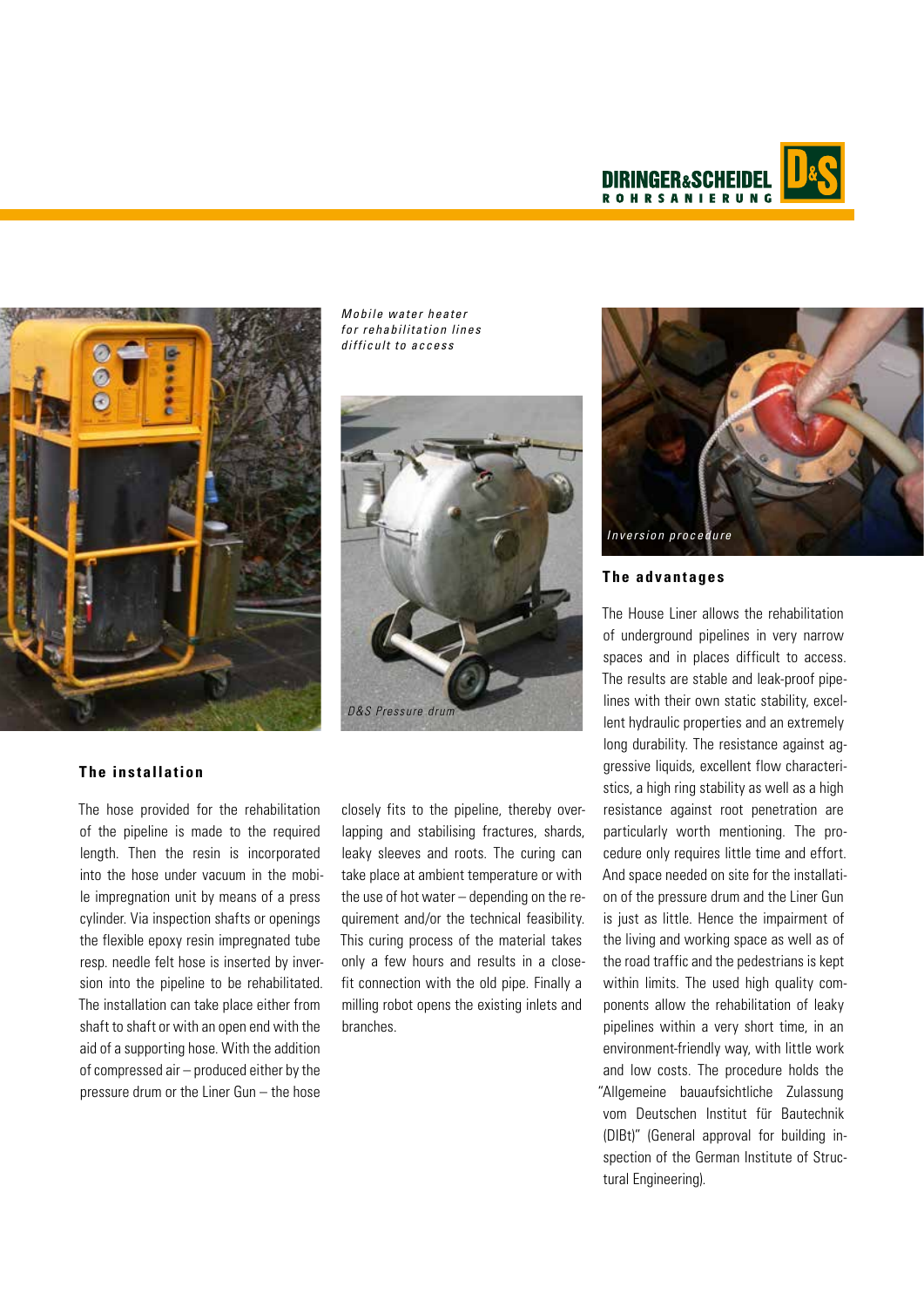**DIRINGER&SCH ROHRSANIERUNG** 

#### **DS LinerGun**

#### **The product**

The DS Liner Gun is an inversion device by means of which the pressure required for the installation of a hose liner can be built-up.

#### **The field of application**

Rehabilitation work with hose liners takes place where the erection of an inversion tower is not possible due to the limited disposable space, especially in case of leaky pipelines difficult to access because of small nominal diameters from DN 100 to DN 250 in sewers, private connections, roof drains and underground pipelines.

#### **The installation**

After the installation of the pressure vessel, the liner is cut to length and impregnated with the appropriate portion of epoxy resin under a cylinder, the start of piece of the liner is reversed and mounted on the inversion device. With the addition of compressed air the liner is entered into the pipeline to be rehabilitated. There the compressed air is supplied as long as the epoxy resin needs to cure. Then the existing lateral connections are opened again.

#### **The advantages**

The required space of 2 m<sup>2</sup> for the pressure vessel is extremely little. Pipelines rehabilitated with the DS Liner Gun will be stable and tight for a very long time. The high quality components used in the rehabilitation procedure - from the liner over the inversion equipment up to the calibration cylinder – allow the rehabilitation of leaky pipelines within a very short time, in an environment-friendly way, with little work and low costs.